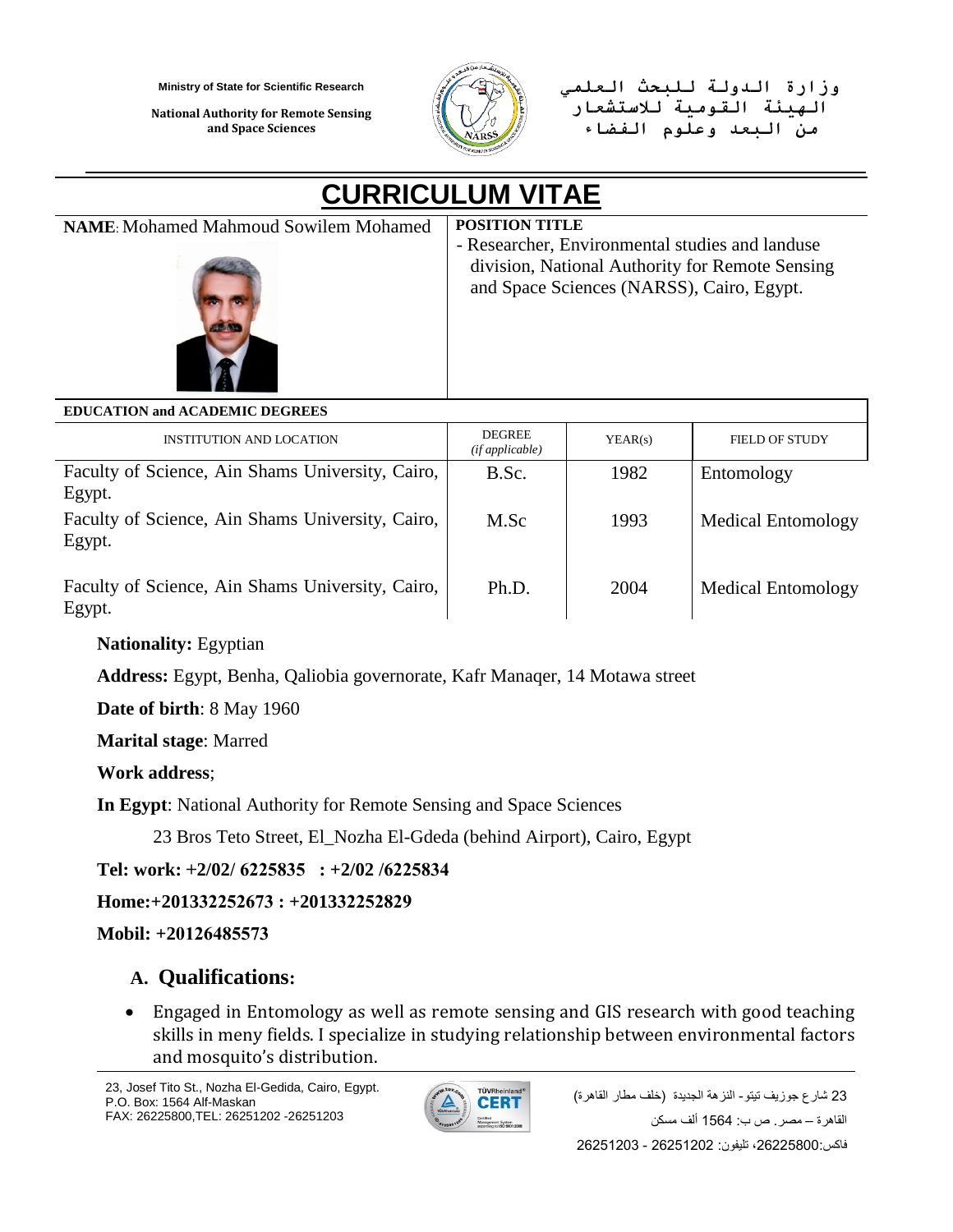**National Authority for Remote Sensing and Space Sciences**



**وزارة الدولة للبحث العلمي الهيئة القومية لالستشعار من البعد وعلوم الفضاء**

 18 years of experience in using remote sensing and GIS for mapping the different Ecological and habitat characterization of mosquitoes, as well as modeling and production of risk classification maps for areas vulnerable to mosquito-transmitted Diseases in Egypt.

## **B. Positions and honors:**

- **1986-2000:** Specialist of medical insects in Research & Training Center on Vectors of Diseases, Ain Shams University, Cairo, Egypt.
- **2000-2005:** Assistant researcher, Environmental studies and landuse division, National Authority for Remote Sensing and Space Sciences (NARSS), Cairo, Egypt.
- **2005- Until now**: Researcher in Environmental studies and landuse division, National Authority for Remote Sensing and Space Sciences (NARSS), Cairo, Egypt.
- **2007- 2008:** Admin on department of the Environmental Studies Department, Environmental Studies and Land Use, National Authority for Remote Sensing and Space Sciences (NARSS), Cairo, Egypt.
- **2008- 2009:** Project manager of integrated pest control and dengue fever program, Jeddah, Saudi Arabia.
- **2010-2012**: Researcher in Plant Protection Department, College of Food and Agriculture Sciences, King Saud University, Riyadh, Saudi Arabia.

**2015-2018 :**Deputy Director of Public Health Pests laboratory, Jeddah Governorate, Jeddah, Saudi Arabia

# **C. Research objectives:**

To develop and implement environmental early warning systems for endemic diseases and epidemics crossing international borders using remote sensing techniques and Geographical Information Systems

• Particular interest areas include diseases risk assessment and pest control

## **D. Training courses:**

- **1988:** Ain Shams University, Research & Training Center on Vectors of Diseases, Cairo, Egypt. Training Course in blood meal identification by "Direct Enzyme–linked Immunosorbent Assay (ELISA)"
- **1996-1997:** Ain Shams University, Scientific Computing Center, Cairo Egypt. "Integrated Training Course in Computer Sciences":

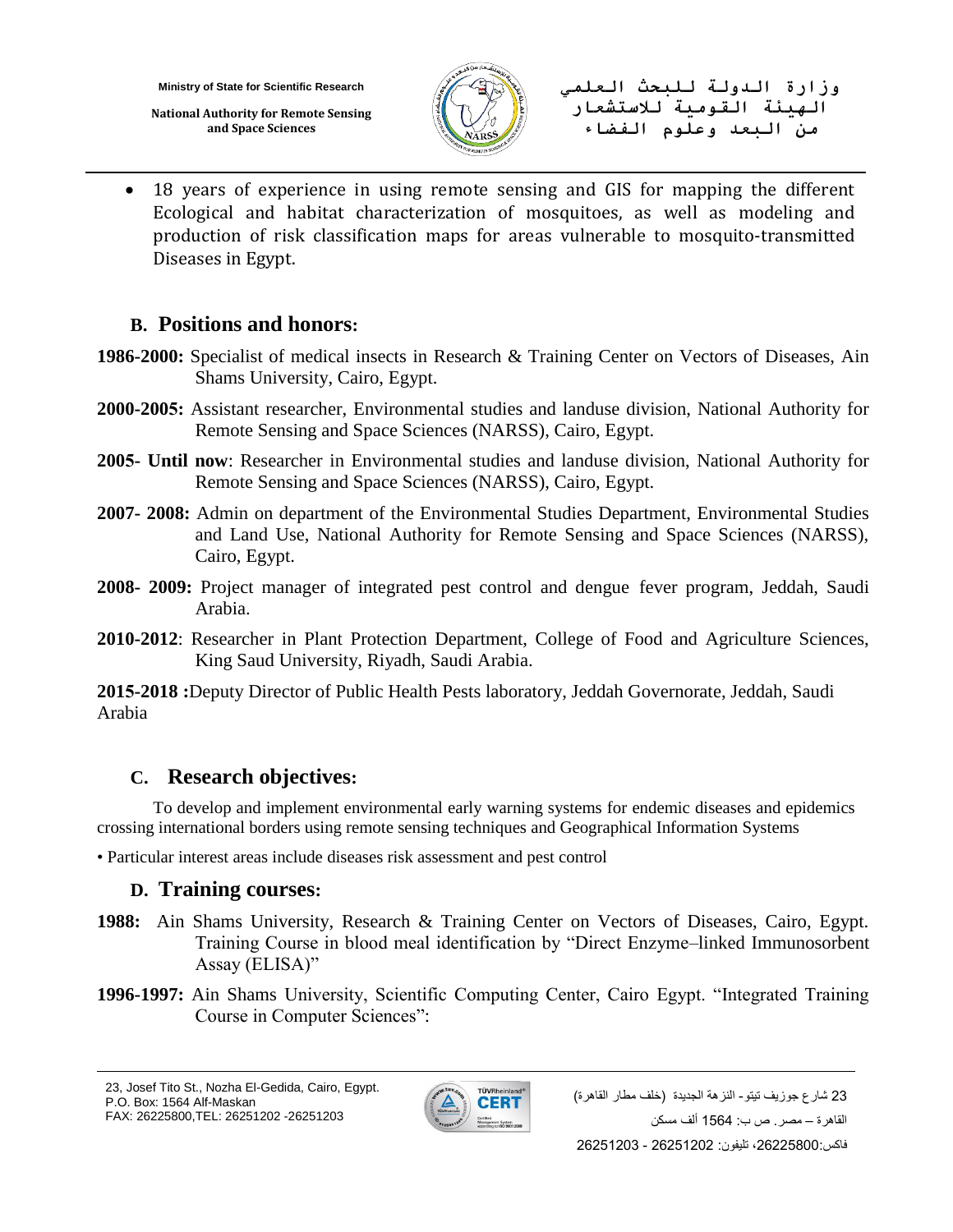**National Authority for Remote Sensing and Space Sciences**



- **1999:** Ain Shams University, Research & Training Center on Vectors of Diseases, Cairo, Egypt " Applications of diagnostic Molecular Biology.
- **2000:** Ain Shams University, Research & Training Center on Vectors of Diseases, Cairo, Egypt " The Art of Scientific Writing".
- **2000:** National Authority for Remote Sensing and Space Sciences, Training Department, Cairo Egypt, Training courses in digital image processing.
- **2001:** National Authority for Remote Sensing and Space Sciences, Training Department, Cairo Egypt, Training course in "The Role of Remote Sensing and Space Technologies in Environmental Impact Assessment".
- **2001:** Workshop on Geographic Information system (GIS) for malaria, EMRO, Cairo, from 25-27 June.
- **2003**: UNSCO, Training Department, Cairo University, Software Development Center, Egypt, Training course in *International Computer Driving License* (*ICDL*).
- **2004:** National Authority for Remote Sensing and Space Sciences, Training Department, Cairo Egypt, Training courses in
	- 1. *Introduction to ArcGIS* I *&* II (3-11 October 2004).
	- 2. *Building Geodatabases* I *&* II (22-29 November 2004).
	- 3. *Geodatabase Design Concepts* (1-2 December 2004).
	- 4. *Modeling Geodatabase Using CASE Tools* (6-8 December 2004).

**2005**: National Authority for Remote Sensing and Space Sciences, Training Department, Project Management training Program, Cairo Egypt, Training courses in Microsoft Project Server 2003.

**2006**: Institute of Remote Sensing Applications, Chinese Academy of Sciences, Beijing population Republic of China. Training courses on "2006 Training Course on Remote Sensing Applications for African Countries" From16 October to 26 November 2006.

**2007:** National Authority for Remote Sensing and Space Sciences, Training Department, Training courses in "RADARSAT SAR APPLICATIONS TRANNING PROGRAM"

• Malaysia Experience Workshop on Dengue and pests Control. This was held on 12/04/2018, in cooperation with the General Directorate of Environmental Health Jeddah Municipality. Kingdom of Saudi Arabia

## **E. Review activities:**

## **International journals reviewer**

Reviewer for "the Egyptian Journal for Remote Sensing and Space Sciences", Elsevier

## **F. Awarded projects and participated in the following research studies:**

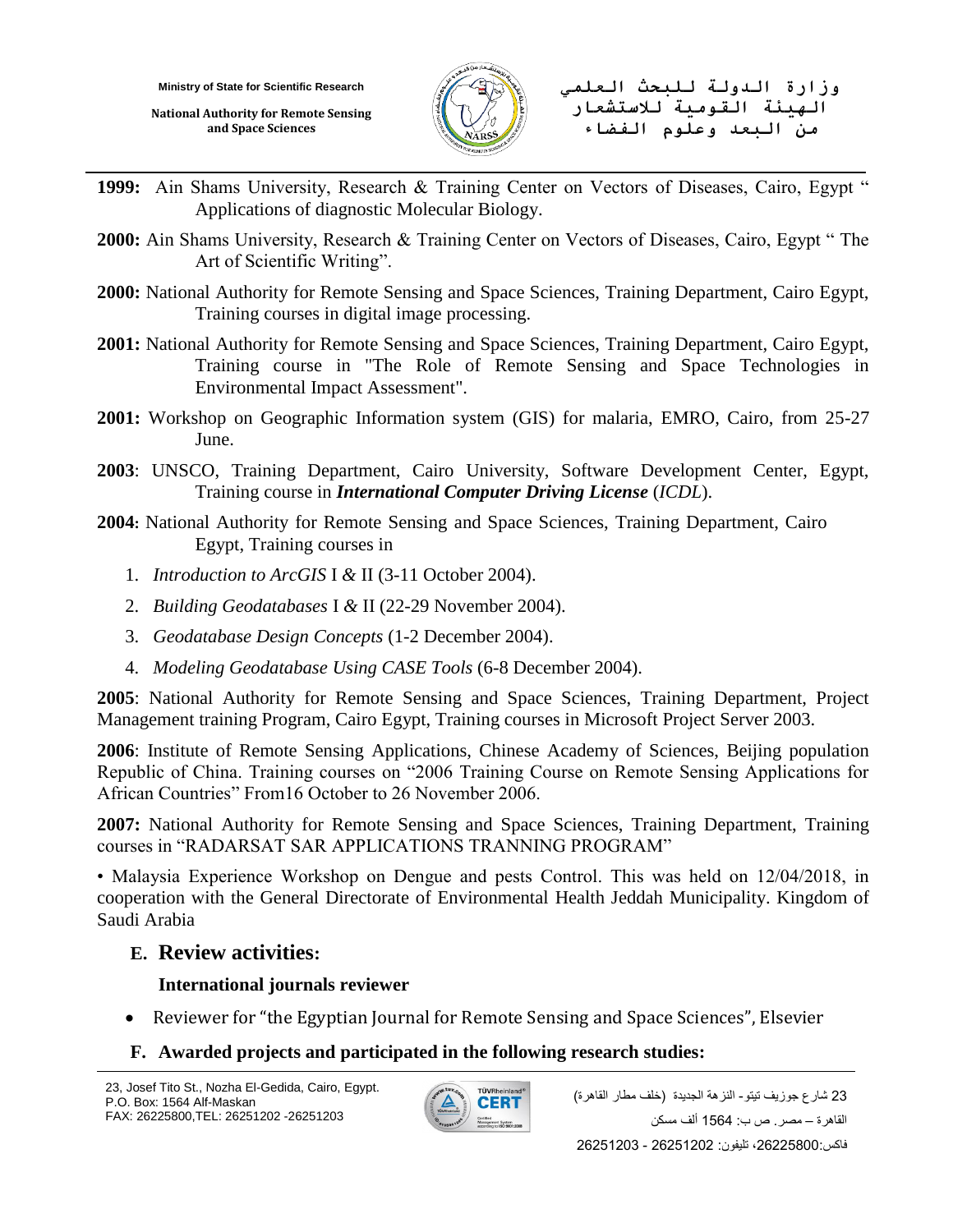**National Authority for Remote Sensing and Space Sciences**



**وزارة الدولة للبحث العلمي الهيئة القومية لالستشعار من البعد وعلوم الفضاء**

- **2000:** Project of "Environmental sensitivity mapping of some sectors of the Red Sea, Egypt", National Authority for Remote Sensing and Space Sciences, Cairo, Egypt.
- **2000-2001:** Project of "Setting an Early Warning and Detection for Malaria and Rift Valley Fever Diseases in Egypt", National Authority for Remote Sensing and Space Sciences, Cairo, Egypt.
- **2001:** Project of "Environmental Impact Assessment for extension operation of Sharm EL- Sheikh Airport", National Authority for Remote Sensing and Space Sciences, Cairo, Egypt, AND Arab International Environmental Services.
- **2001-2002:** Project of "Towards the Development of a Georeferenced Database for Malaria Transmission Risk Management in Egypt Using Remote Sensing and GIS", National Authority for Remote Sensing and Space Sciences, Cairo, Egypt, and WHO.
- **2002:** Project of "Production of Digital Maps for Assuit with Scale 1:1000", National Authority for Remote Sensing and Space Sciences, Cairo, Egypt.
- **2002:** Project of "Preparation of Digital Maps for Area between Marssa Allam- Rass Benass and Red Sea Coastal Zone", National Authority for Remote Sensing and Space Sciences, Cairo, Egypt.
- **2002-2003:** Project of "Environmental Assessment for Lake Bardawel Area", National Authority for Remote Sensing and Space Sciences, Cairo, Egypt.
- **2003-2005:** Project of "Environmental Evaluation of Land Resources in the Northwestern Coast of Egypt, Using Space Data and Land Information Systems", National Authority for Remote Sensing and Space Sciences, Cairo, Egypt.
- **2004-2005:** Alternate principal investigator for project "Environmental approach to assess the risk of mosquito-borne diseases in peri-urban area in Egypt", Institute of Environmental Studies and Research, Ain Shams university, Cairo, Egypt, National Authority for Remote Sensing and Space Sciences (NARSS) and WHO.
- **2005-2006**: National Authority for Remote, Participant in, NARSS funded research Project of "Application of remote sensing and GIS in evaluation of natural resources of the northwestern coastal area, Egypt, for agricultural usage (Area from Grawlla to Marsa Matrouh), December 2005 uptill June 2006.
- **2006-2007**: National Authority for Remote Sensing, Participant in, NARSS funded research Project of "Environmental Evaluation of Land Resources in the Northwestern Coast of Egypt, Using Space Data and Land Information Systems - Phase III: Area from Marsa El- and Land El Sallum, September 2006 uptill June 2007
- **2006-2007:** Principle investigator for Project of "Vectors of Rift Valley Fever and Malaria diseases study and risk map production in northwestern coastal area, by using GIS and satellite images", National Authority for Remote Sensing and Space Sciences, Cairo, Egypt.
- **2008-2009:** Project manager of integrated pest control and dengue fever program, Jeddah, Saudi Arabia.

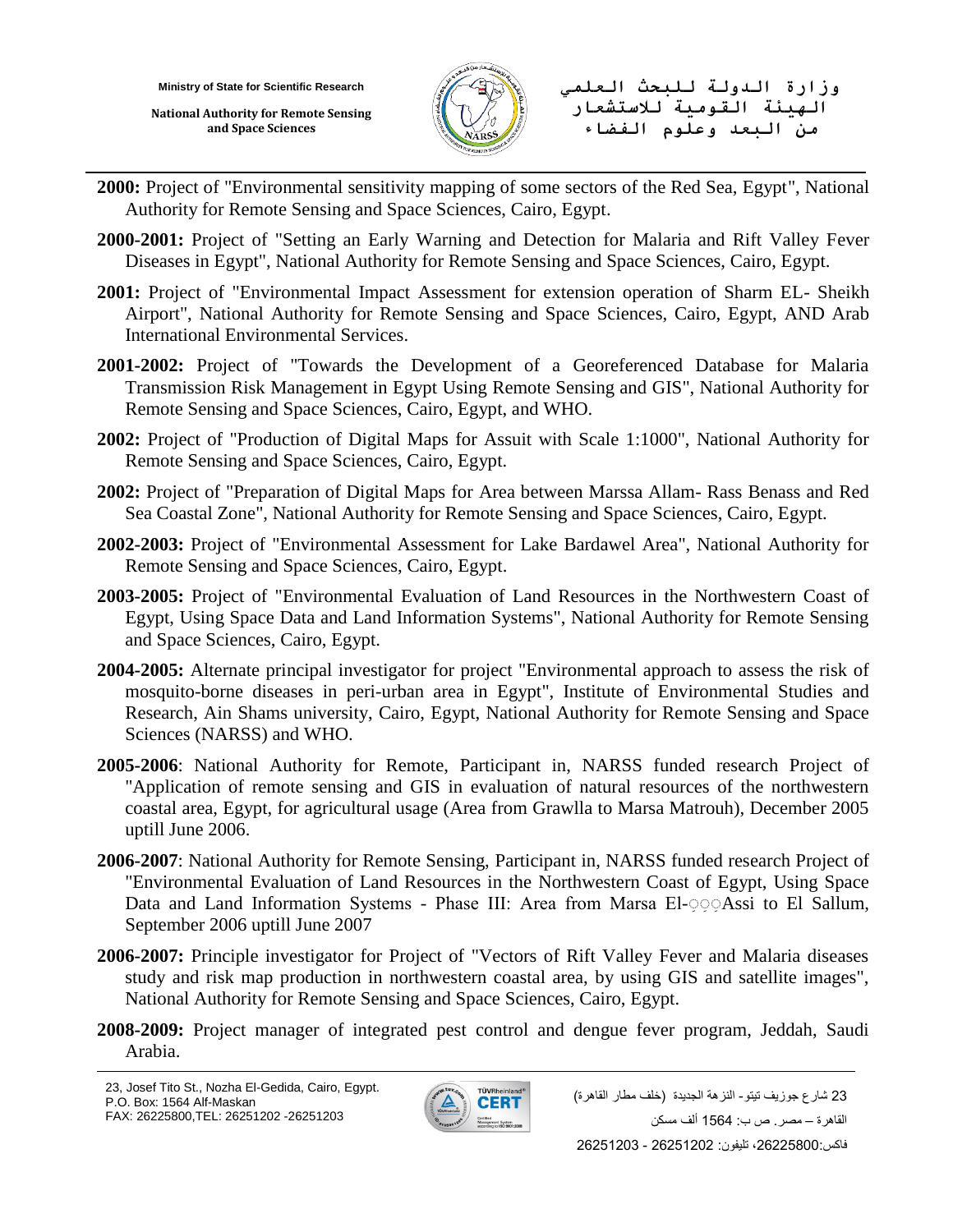**National Authority for Remote Sensing and Space Sciences**



**وزارة الدولة للبحث العلمي الهيئة القومية لالستشعار من البعد وعلوم الفضاء**

- **2009-2010:** Principle investigator for Project of " Study the environmental impact of irrigation on vector of diseases habitats in the oases of Egypt's Western Desert ", National Authority for Remote Sensing and Space Sciences, Cairo, Egypt.
- **2012:** Consultant for Project "Spatiotemporal Characteristics of Mosquito Larval Breeding Habitats in Different Ecological Environments in Saudi Arabia Using GIS/RS Technology" The Long-Term Comprehensive National Plan for Science, Technology and Innovation, STRATEGIC TECHNOLOGIES Research Program, STRP-10, King Saud University, Saudi Arabia,
- **2012-2013:** Principle investigator for Project "Detection of ecological characteristics for some vector of disease's breeding sites in greater Cairo using GIS and satellite images. ", National Authority for Remote Sensing and Space Sciences, Cairo, Egypt. (Proposed Research Project) (F1/Pr– 01).
- **2012-2013:** Participant in project "Sustainable development of South Sinai using Remotely Sensed Data and Spatial Decision Support Systems (Tourism Industrial Urban)" . ", National Authority for Remote Sensing and Space Sciences, Cairo, Egypt. (Proposed Research Project).
- **2013-2014:** Participant in project "Assessment and Detection of Some Triggering Factors Causing Degradation of the Urban Environment, using Multi Temporal and Hyper Spectral Data and GIS, Case of Cairo City (Urban Heat Island - Urban Sprawl- Vector Borne Disease)" ", National Authority for Remote Sensing and Space Sciences, Cairo, Egypt. (Proposed Research Project).
- **2014-2015:** Participant in project "Geo-environmental Studies for Sustainable Development of the Suez Canal Corridor, Egypt" (Study of mosquito diversity and distribution (spatial / temporal) in the Suez Canal zone, using remote sensing and geographic information system), "National Authority for Remote Sensing and Space Sciences, Cairo, Egypt. (Proposed Research Project).
- **2015-2018:** Deputy Director of the Public Health Pests Laboratory of Jeddah Governorate, Saudi Arabia.

## **G. Selected publications (in chronological order).**

- Shehata, M.G.; Doha, S.; El-Hosary, S.; Sowilem, M.M.; abdel-Mohsen, A. and El-kady, G. (1995). Filed Behavior of Sand Flies in Wady Feran, Sinai Egypt. J. Egypt. Ger. Soc. Zol., 16:29- 52.
- Kenawy, M.A.; Sowilem, M.M.; Hamed, M.S. and Merdan, A.I., (1995). Comparison of the life table characteristics of Anopheles sergentii (Diptera: Culicidae) from two malarious areas in Egypt. J. Egypt. Public Health Assoc., 70:324-341.
- Kenawy, M.A.; Sowilem, M.M.; Hamed, M.S. and Merdan, A.I., (1995). Anopheles mosquitoes in El Faiyum, Egypt: Binomics and Behavior in Relation to Their Malaria Vector potential. J. Egypt. Soc. Parasitol.
- Kenawy, M.A.; Sowilem, M.M.; Hamed, M.S. and Merdan, A.I., (1996). The ecological characteristics of Anopheles' mosquitoes associated with low malaria transmission in Siwa oases, Egypt. J. Egypt. Public Health Assoc. 3:186-187.

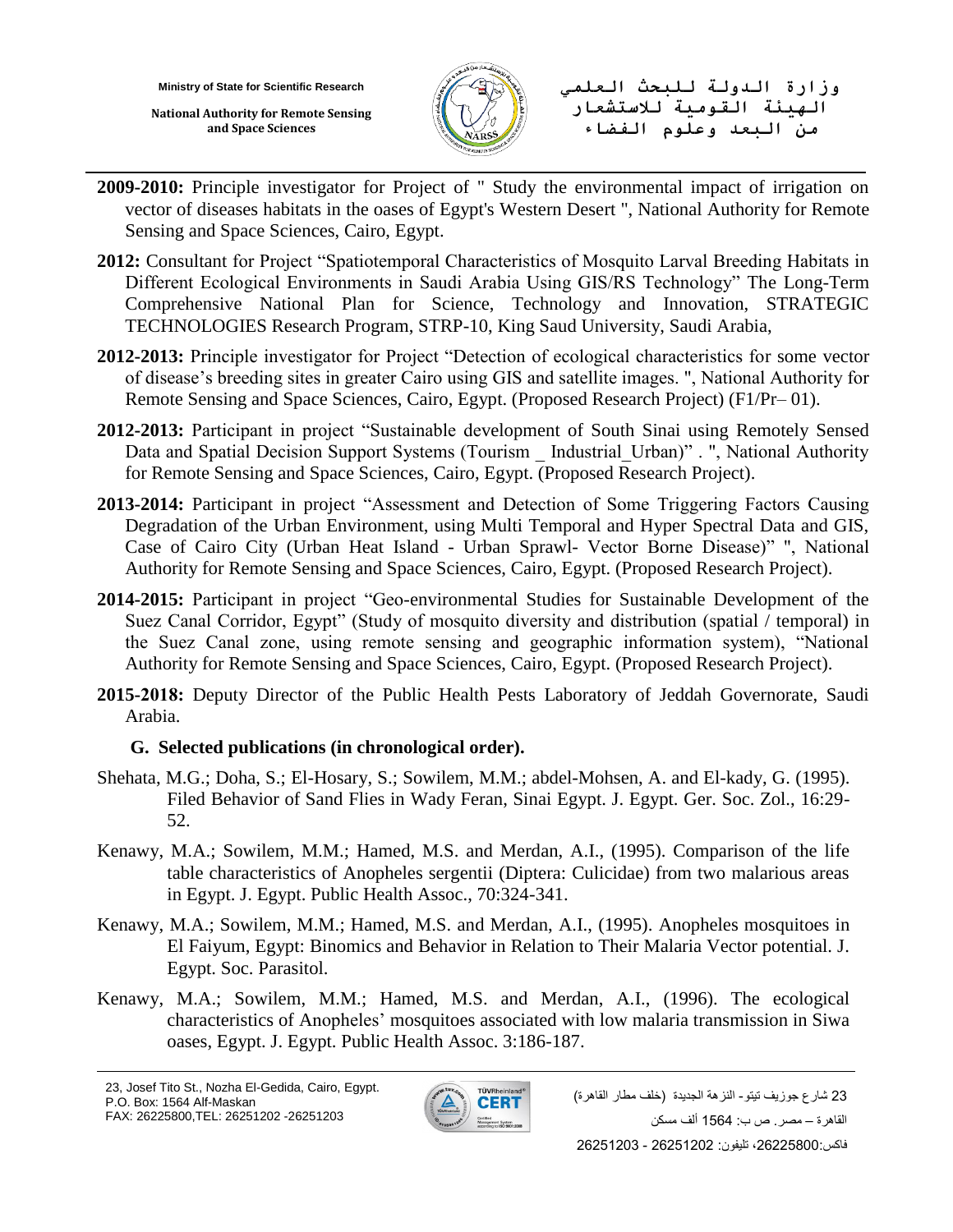**National Authority for Remote Sensing and Space Sciences**



**وزارة الدولة للبحث العلمي الهيئة القومية لالستشعار من البعد وعلوم الفضاء**

- Kenawy, M.A.; Sowilem, M.M.; Yousrya, M. and Wahba, M.M. (2000). Preliminary observations on cross mating of the malaria vector, Anopheles sergentii from two Egyptian oases. J. Egypt. Soc. Parasitol., 30(3): 761-764.
- Gad, A. and Sowilem, M. M. (2002). The use of remote sensing (RS) and geographical information system (GIS) in monitoring and environmental assessment for some areas of Arab republic of Egypt. Conference of the Arabic scientific research council's union (Cairo. Egypt 28-30 December 2002).
- Hassan, A.N.; Kenawy, M.A.; Kamal, H.; Abdel Sattar, A.A and Sowilem, M.M. (2003). GIS-based prediction of malaria risk in Egypt. Eastern Mediterranean Health Journal., 9(4): 548-558.
- Gad, A.; Ali R.; El-Gamily, H. and Sowilem, M. M. (2004). Practicing the Participatory Management Approach for Improving Alluvial Soils of Egypt. Medcostland project (Third workshop). Promoting Participatory Management of the land system to enhance soil conservation (Alexandria. Egypt 9-13 October 2004).
- Hassan, A.N.; El Ashry, H.E. and Sowilem, M.M. (2004). Mosquito Founa of New Water Resources and Agricultural Development Projects in Egypt: Al-Salam Canal and Toshka. J. Environ. Science. 9(3): 787-800.
- Bahgat, I.M.; EL-Sawaf, B.M; Sowilem, M.M. and El Kady, G.A. (2004). Sugar feeding pattern and age structure of mosquito species in two Egyptian villages. Bull. Ent. Soc. Egypt, 81(85): 85-94.
- Bahgat, I.M.; El Kady, G.A; Sowilem, M.M. and EL-Sawaf, B.M. (2004). Host Feeding Patterns of Culex Pipiens (Diptera: Culicidae) in a village in Qalubiya Governorate, and in a new settlement in ismailiya Governorate. Bull. Ent. Soc. Egypt, 81(77): 77-84.
- Sowilem,M.M.; Bahgat,I.M.; El Kady,G.A; and EL-Sawaf,B.M. (2006). Spectral and landscape characterization of filarious and non-filarious villages in Egypt. J. Egypt. Soc. Parasitol., 36(2): 373-388.
- Sowilem,M.M. (2006). Defining Spatial Relationships between Mosquitoes, Human, Animals and diseases Incidence Using Remote Sensing – GIS integration, Case Study in Northwestern Coast of Egypt. 15th International Symposium and Exhibition On Remote Sensing and Assisting Systems General Organization of Remote Sensing Damascus- Syria 18-21 September 2006.
- Sowilem, M.M.; Kamal, H. A. and Khater E. I. (2013). Life table characteristics of Aedes aegypti (Diptera: Culicidae) from Saudi Arabia.J. Trop.Biomed., 30(2): 301–314.
- Khater, E.I., Sowilem, M.M., Sallam, M.F.and Alahmed, A.M. (2013). Ecology and habitat characterization of mosquitoes in Saudi Arabia. Tropical Biomedicine 30(3): 409–427.
- Sowilem, M. M., (2014). Defining spatial distribution of mosquito breeding sites and areas under risk using remote sensing - GIS integration. J. Biotechnol Biomater, 3( 5), p. 76.